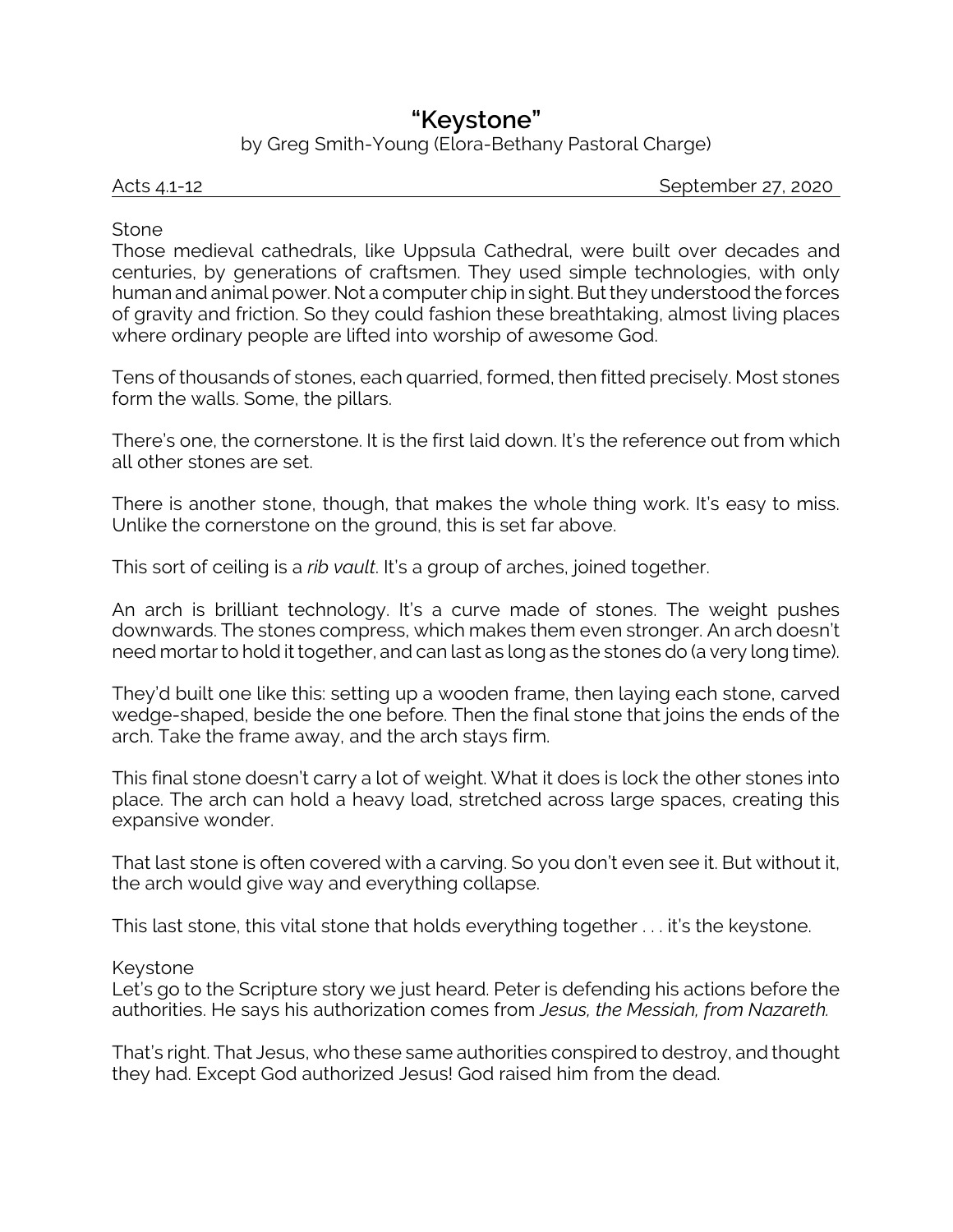Peter remembers for them a Scripture, Psalm 118. (We used it to begin our worship). $^1$ 

#### *This Jesus is the stone you builders rejected. He has become the head-of-the-corner stone.*

That's what it says, literally *"head-of-the-corner."* You can see how that's often brought into English as "cornerstone." It makes sense. The whole building grows from the cornerstone. Jesus is the head, the source from whom we grow, his church grows.

But I think "keystone" —remember, the keystone and the cornerstone were different stones— makes better sense of what Peter says. 2 It's the head, the top, and at the corner where the sides of the arch meet. Peter compares Jesus to a stone that got tossed aside. On a construction site, a tossed-aside stone won't later be used for the cornerstone, because that got laid down at the start. But you can imagine a tossed-aside stone being vindicated later to crown the arch.

#### Holding Everything Together

Jesus is the One and Only, who holds everything together. Everything, and I mean everything, holds together because of him.<sup>3</sup> Everything is being brought together —reconciled— through him and by him.<sup>4</sup> How is this possible? Only because in Jesus is the fullness of God.

So the peace he teaches and shows us, he also makes happen himself. The reconciliation of all enemies he models and promises, he also fulfills himself. The New Creation he inaugurates, he also completes himself. He is holding it all together . . . the Keystone.

But the keystone is small. Often hidden.

Hmm. Look at how Jesus went about his business and continues to do his work.

Small. Often hidden.

He didn't strive for seats of power, or for places considered glorious. He didn't surround himself with the rich and famous, not unless they were willing to be broken, and sit with him among the little, poor, outcast, and despised. That's where

<sup>1</sup> Jesus used the same passage to describe himself, in Luke 20:17.

<sup>2</sup> [grammarist.com/usage/capstone-keystone-or-cornerstone](https://grammarist.com/usage/capstone-keystone-or-cornerstone/); [en.wikipedia.org/wiki/Keystone\\_\(architecture\)](https://en.wikipedia.org/wiki/Keystone_(architecture)); [thunderofgod.wordpress.com/2012/10/06/1906](https://thunderofgod.wordpress.com/2012/10/06/1906/); [www.biblestudytools.com/dictionaries/bakers-evangelical-dictionary/capstone.html](https://www.biblestudytools.com/dictionaries/bakers-evangelical-dictionary/capstone.html); [www.jstor.org/stable/44089448](https://www.jstor.org/stable/44089448).

<sup>&</sup>lt;sup>3</sup> Colossians 1:17.

<sup>4</sup> Colossians 1:20.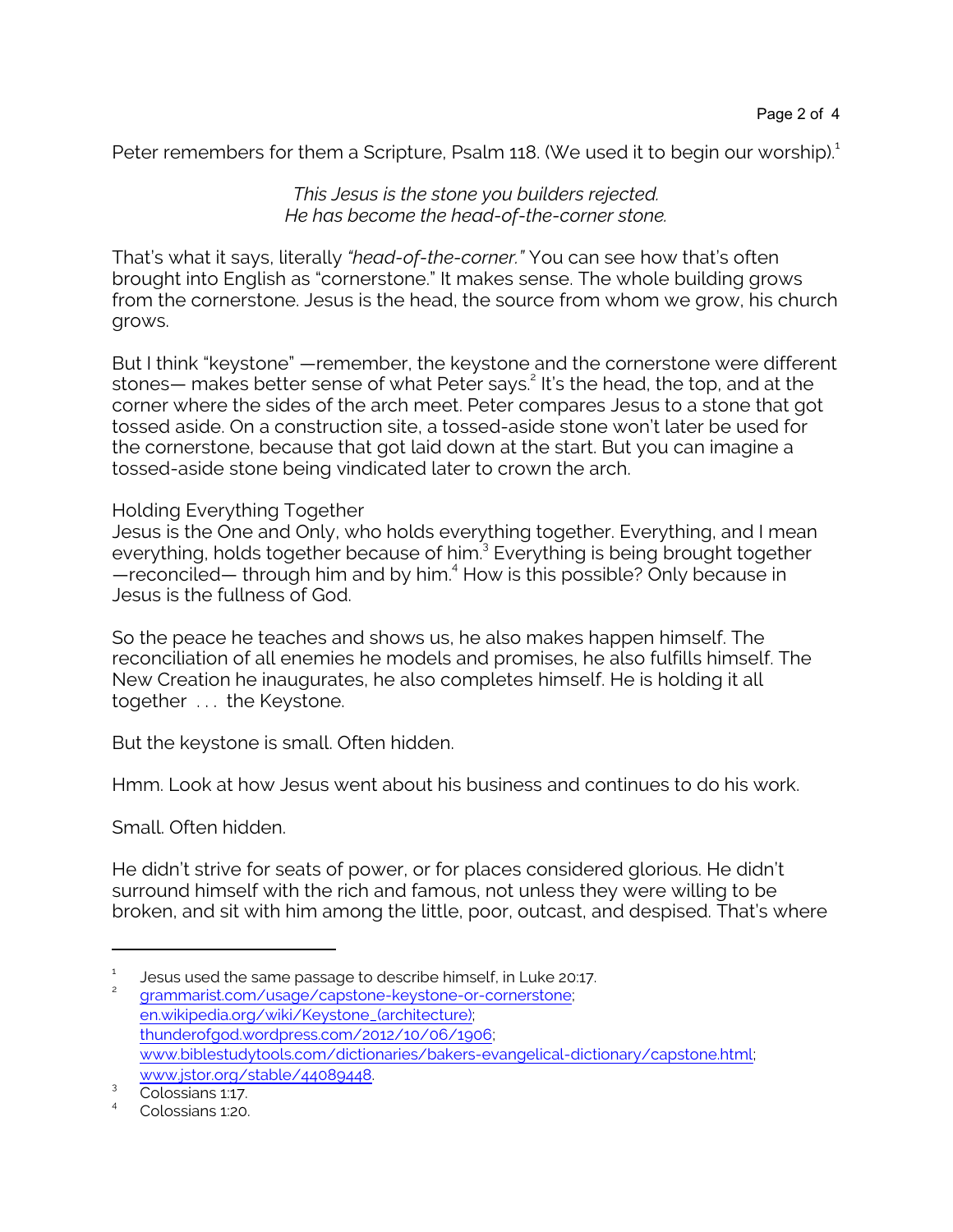Jesus found his companions and friends, his followers who by his authority change the world.

Jesus is our keystone Lord. We, his keystone disciples.

Honeybee

Preston Pouteaux is a minister with a congregation in Alberta.<sup>5</sup> He is also a beekeeper. He's been thinking about what he learns from bees, and how they teach him about following Jesus in our neighbourhoods.<sup>6</sup>

You know what honey bees do. They fly around the neighbourhood, finding flowers. They want the sweet nectar, which makes honey, and pollen. They fly that back to the hive, to feed the swarm, especially the babies (pupae).

When they get the pollen from one flower and bring it to the next, some rubs off. If the second plant is the same species as the first, we've got baby making! Pollination. More and more plants.

They bees don't care about that. They're doing their own thing. But the rest of us....

About 1/3 of our food depends on pollinators to grow, pollinators like the honey bee.

Without them taking pollen from one plant to another, none of these plants survive.

Honey bees. They're small, and hold everything together. Like a keystone.

In fact, bees are what they call a "keystone species." A keystone species plays a vital role in keeping a whole ecosystem going. Its role is far more important than you'd guess by its numbers alone. Beavers and prairie dogs, wolves, even sea otters and elephants . . . these are all keystone species. And yes, the honeybee. Without them, the whole ecosystem would change dramatically. It might all die.<sup>7</sup>

Because of them, the whole environment survives and flourishes.

Keystone Neighbours Bees can show us how we can be neighbours.

Following Jesus' Way, we act with love for our neighbours. Together, we are in the business of sharing blessings in our neighbourhoods.

<sup>5</sup> [www.lakeridgecommunity.com/prestonpouteaux](https://www.lakeridgecommunity.com/prestonpouteaux)

<sup>6</sup> Preston Pouteaux, The Bees of Rainbow Falls: Finding Faith, Imagination, and Delight in Your Neighbourhood (Skyforest, CA: Urban Loft Publishers, 2017). Kindle Edition.

<sup>7</sup> [https://en.wikipedia.org/wiki/Keystone\\_species](https://en.wikipedia.org/wiki/Keystone_species)